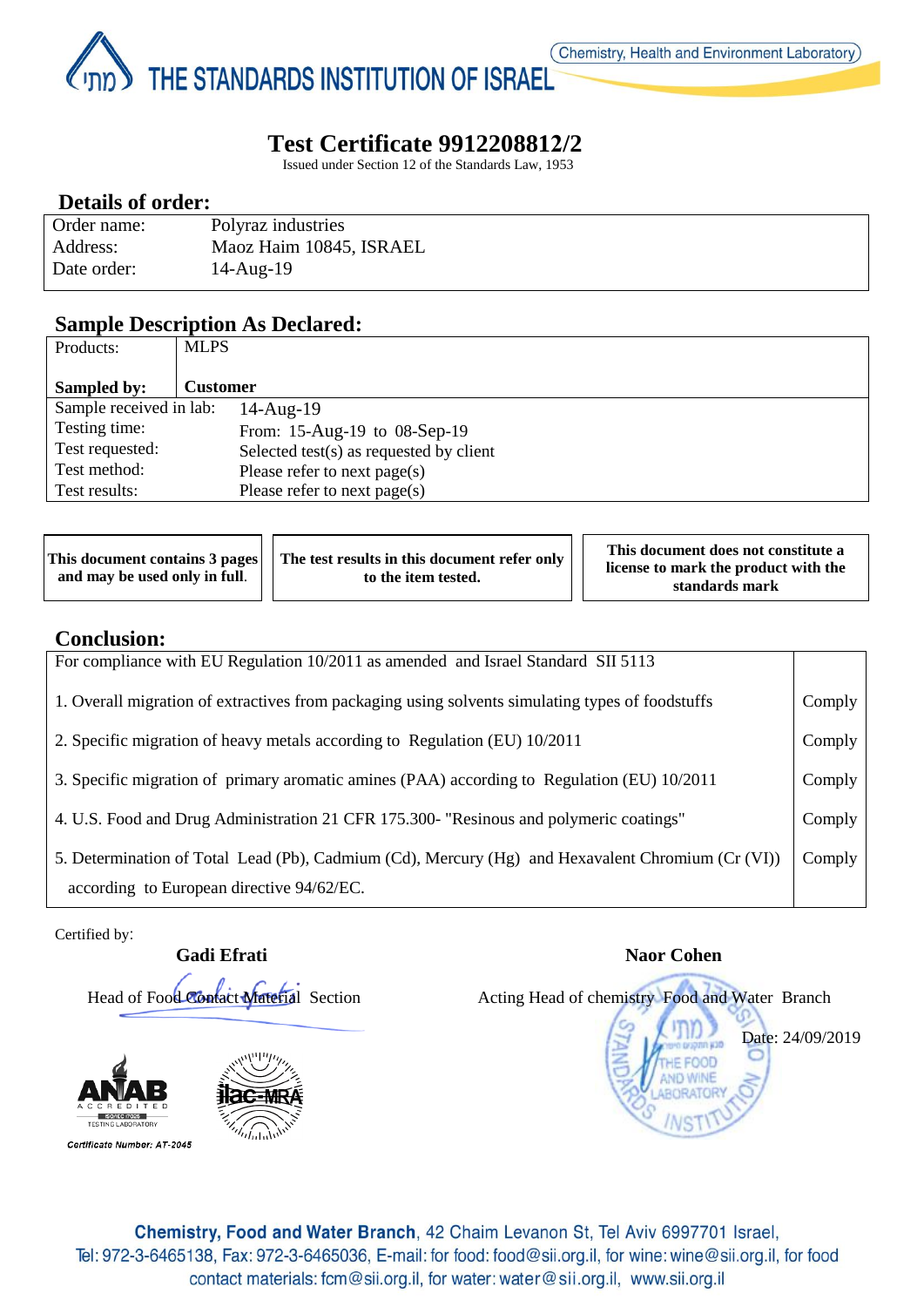THE STANDARDS INSTITUTION OF ISRAEL

# **Test Certificate No.2212208812/ 2**

Issued under Section 12 of the Standards Law, 1953

*Description:* MLPS Sheet and thermoforming products from it, PE is food contact layer. *Aqueous and alcoholic foodstuffs, acidic, oily, milk products and dry food products for high temperature applications up to 85<sup>o</sup>C and refrigerated storage.*

### *1- Overall Migration Protocol*

Page **2** of **3**

Selection of test conditions as specified to Regulation 10/2011 Annex III, V;

| Selection of test method: EN 1186-1 |                       |                           |                        |                  |
|-------------------------------------|-----------------------|---------------------------|------------------------|------------------|
| <b>Tested sample</b>                | <b>Food Simulants</b> | <b>Test conditions</b>    | Extractives, mg/sq. dm | Limit, mg/sq. dm |
| <b>MLPS</b>                         | A (Ethanol $10\%$ )   | 1 hour at $100^{\circ}$ C |                        | 10               |
| <b>MLPS</b>                         | $B$ (Acetic acid 3%)  | 1 hour at $100^{\circ}$ C |                        | 10               |
| <b>MLPS</b>                         | $D2$ (Olive oil)      | 1 hour at $100^{\circ}$ C | 6.6                    | 10               |

#### *2-Specific migration of metals according to Regulation (EU) 10/2011*

Selection of test method: EN 13130-1 and sample preparation in 3 w/w % acetic acid at 100 °C for 1 hour Method: ICP-AES (inductively argon coupled plasma emission spectroscopy)

| $m$ canoa. Ter $n$ Theo (maaca very argon coupled plasma emission spectroscopy) |          |          |                |  |
|---------------------------------------------------------------------------------|----------|----------|----------------|--|
| Soluble metal                                                                   | SML, ppm | MDL, ppm | Results, ppm   |  |
| <b>Barium</b>                                                                   |          | 0.1      | N <sub>D</sub> |  |
| Cobalt                                                                          | 0.05     | 0.05     | ND             |  |
| Copper                                                                          |          | 0.1      | ND             |  |
| <i>Iron</i>                                                                     | 48       |          | ND             |  |
| Lithium                                                                         | 0.6      | 0.1      | ND             |  |
| Manganese                                                                       | 0.6      | 0.1      | ND             |  |
| Zinc                                                                            | 25       | 0.5      | ND             |  |
| Aluminum                                                                        |          | 0.1      | ND             |  |
| Nickel                                                                          | 0.02     | 0.01     | ND             |  |
| Note:                                                                           |          |          |                |  |

ppm=mg/kg  $(1,000 \text{ ppm}=1,000 \text{ mg/kg}=0.1\%)$ ; SML = Specific Migration Limit;x ND= Not Detected (<MDL); MDL=Method Detection Limit;

| 3- Specific migration of Primary aromatic amines (PAA)- according to Regulation (EU) 10/2011                           |                |                           |    |      |
|------------------------------------------------------------------------------------------------------------------------|----------------|---------------------------|----|------|
| As specified in Regulation (EU) No. 10/2011 ANNEX III and V. Method: In-house method                                   |                |                           |    |      |
| <b>Food Simulants</b><br><b>Test conditions</b><br><b>Extractives, mg/kg</b><br>Limit, $mg/kg$<br><b>Tested sample</b> |                |                           |    |      |
| <b>MLPS</b>                                                                                                            | Acetic acid 3% | 1 hour at $100^{\circ}$ C | ND | 0.01 |

| 4- Total Extractives -21 FDA 175.300                                                        |                  |                            |                     |                  |
|---------------------------------------------------------------------------------------------|------------------|----------------------------|---------------------|------------------|
| As specified in U.S Food and Drug Administration 21 FDA 175.300 table 2 condition of use: H |                  |                            |                     |                  |
| <b>Tested sample</b>                                                                        | <b>Simulants</b> | <b>Test conditions</b>     | <b>Extractives,</b> | Limit, $mg/in^2$ |
|                                                                                             |                  |                            | $mg/in^2$           |                  |
| <b>MLPS</b>                                                                                 | Distilled water  | 30 minutes at 212 deg. $F$ | < 0.1               | 0.5              |
| <b>MLPS</b>                                                                                 | Heptane          | 30 minutes at 120 deg. $F$ | $0.1$               | 0.5              |
| <b>MLPS</b>                                                                                 | Ethanol 8%       | 2 hours at 150 deg. $F$    | $<$ 0.1 $\,$        |                  |

Chemistry, Food and Water Branch, 42 Chaim Levanon St, Tel Aviv 6997701 Israel, Tel: 972-3-6465138, Fax: 972-3-6465036, E-mail: for food: food@sii.org.il, for wine: wine@sii.org.il, for food contact materials: fcm@sii.org.il, for water: water@sii.org.il, www.sii.org.il